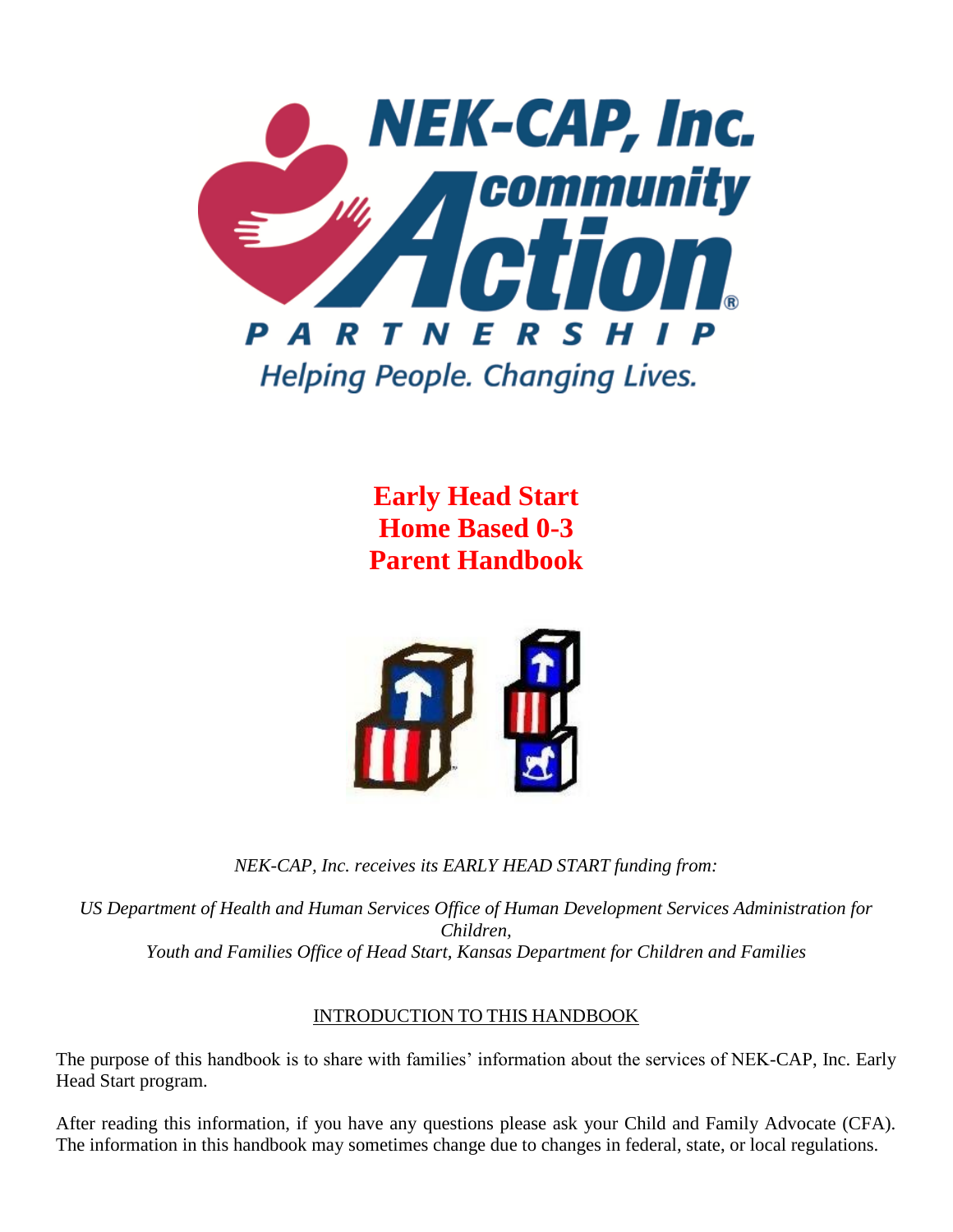# **Welcome to NEK-CAP, Inc. Early Head Start**

**Your family is about to start a wonderful experience. The early years of a child's life is a crucial time in development. You are your child's first and most important teacher. NEK-CAP, Inc. Early Head Start wants to support you in playing an active role in your child's education. We want your child to be ready for school, as much as you want that for your child!!! We are excited to work with you and your family this year!!** 

#### **NEK-CAP, INC. MISSION STATEMENT**

*We provide comprehensive education and social services to low-income community members through collaborative partnerships focused on promoting family development, empowerment, and economic security.*

#### **NEK-CAP, INC. VISION**

*One by one all families and communities become self-reliant.*

#### **COMMUNITY ACTION PROMISE**

*Community Action changes people's lives, embodies the spirit of hope, improves communities, and makes America a better place to live. We care about the entire community, and we are dedicated to helping people help themselves and each other.*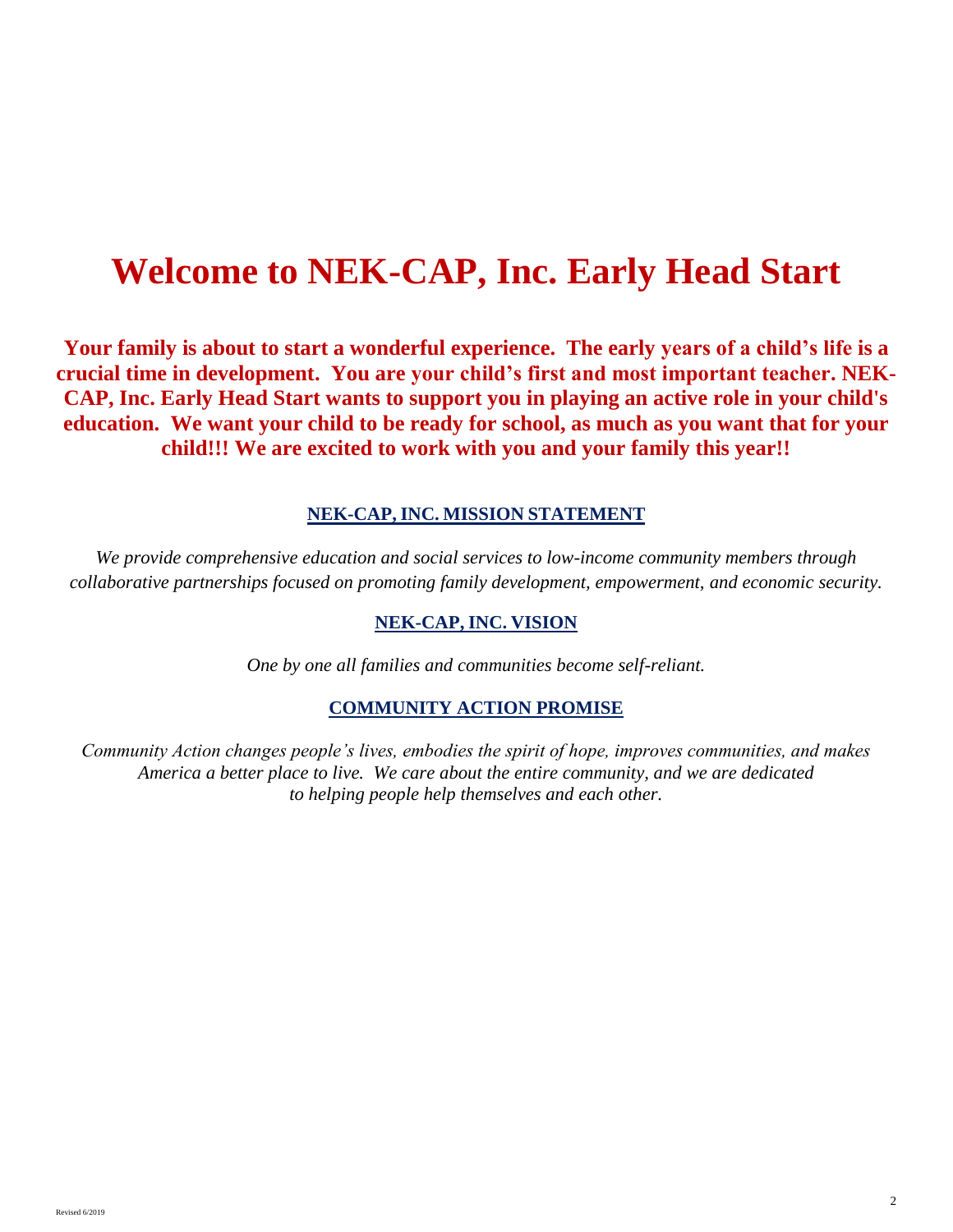## **NEK-CAP, Inc. EARLY HEAD START Home Based 0-3 Four Kinds of Parent Involvement**

**There are at least four major kinds of parent participation in local Early Head Start Programs:**

- 1. **Involvement in Decision-Making. (Policy Council &/or Parent Committee)**
- 2. **Involvement in Home Visits and Socializations.**
- 3. **Involvement in Parent-Oriented Activities.**
- 4. **Involvement in Home Base Activities with their children.**



# **Involvement in Home Based Option with their children**:

Parents take an active part in home visits and offer ideas for weekly activities.

Parent will observe and gain a better understanding of their child's development.

Participant involvement helps to strengthen the total Early Head Start experience.

Parents will go to socializations two times a month. This is a chance for parents and children to join other families in fun and learning.

Parents can share ideas with the Child and Family Advocate for activities for home visits and socializations.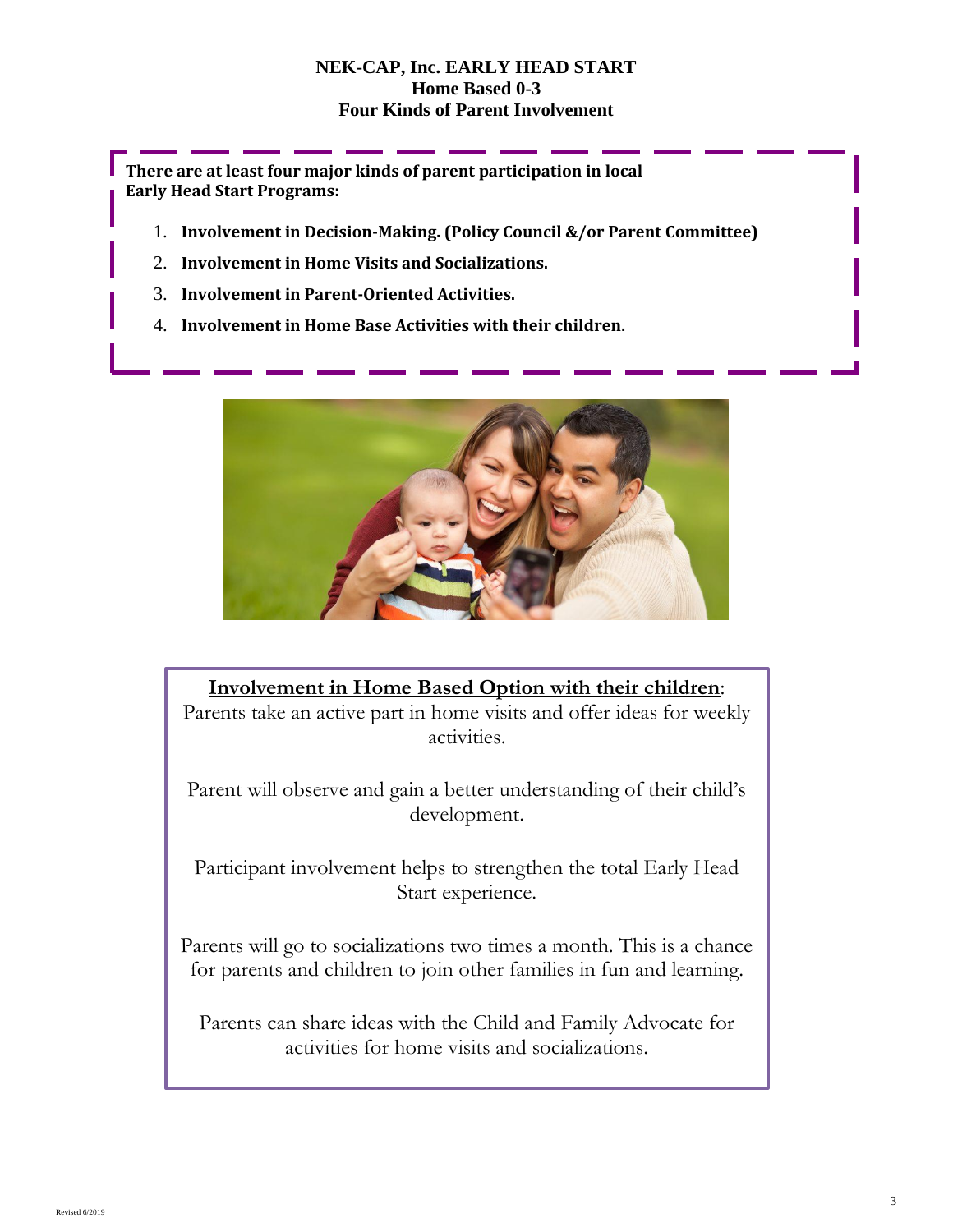# **CONFIDENTIALITY STATEMENT**

ALL information regarding families and children IS kept **CONFIDENTIAL or otherwise required by state or federal law. Your child's complete file is kept at the Early Head Start office where he/she is enrolled. These files are kept in a locked file cabinet and/or our computer data software. N**EK-CAP, Inc. takes our obligation to protect the privacy of your child's personally identifiable information very seriously. Please take time to review **NEK-CAP, Inc. Annual Notice Regarding PII and Parental Rights**.

**Only with parent's signed consent** will any information be shared with any other agency.

Those persons who have access to Early Head Start files are:

- The Kansas Department of Health and Environment
- $\div$  Kansas Department for Children and Families
- Any official representative U.S. Department of Health and Human Services or U.S Department of Agriculture (USDA)
- **E** NEK-CAP, Inc. Auditors
- **E** NEK-CAP, Inc. Administrative Staff
- Your local NEK-CAP, Inc. Staff
- $\bullet$  If subpoenaed, a court of law

**NO VOLUNTEER WORKER WILL HAVE ACCESS TO YOUR FAMILIES' FILE!**

# **CHILD ABUSE POLICY**

The Kansas Child Protection Act requires that suspected child abuse and/or neglect must be reported by health and school professionals. The report is made to Kansas Department for Children and Families (DCF) or other law enforcement. NEK-CAP, Inc. staff are mandated to report any suspected child abuse or neglect.

**1-800-CHILDREN Helpline** is an information and referral line for people who are concerned about the healthy development of children and the prevention of child abuse and neglect. Callers can talk to a trained individual who cares and wants to help.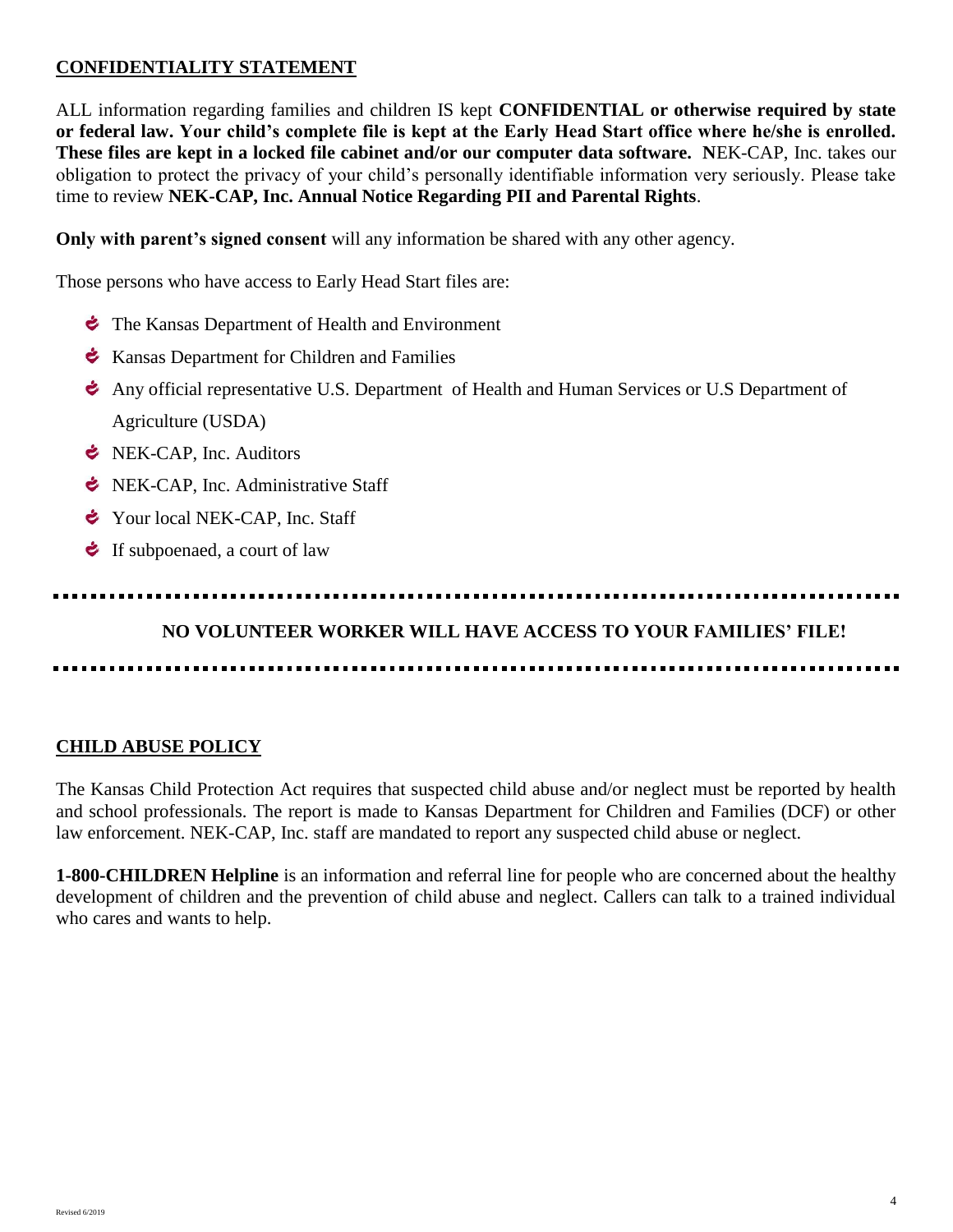# **NEK-CAP, Inc. HEAD START ADMISSIONS POLICY**

Early Head Start and Head Start are federally funded home visiting and preschool programs for income eligible families. Applications are taken on prospective Early Head Start and Head Start children. Each applicant is assigned points based on criteria categories established by the Head Start Policy Council. Criteria categories are:

- *i* parental status
- disabilities
- $\dot{\bullet}$  income
- $\div$  other social service needs
- $\dot{\bullet}$  age

As home-based caseloads and classroom capacities are met, children will be admitted based on established criteria and shall be non-discriminatory in regard to race, color, religion, national origin, ancestry, physical handicap, or sex in accordance with K.S.A. 44-1009

# **NEK-CAP, Inc. EARLY HEAD START HOME BASED ATTENDANCE POLICIES**

As a participant in our Early Head Start Home Based program, it is important for families to keep scheduled visits and attend socializations. Visits will be 1 ½ hours weekly. Your Child and Family Advocate will work with you in setting up times for home visits, it is important to notify if you are unable to keep a scheduled home visit or attend the socialization. Socializations are scheduled 2 times each month and last 1 ½ hours. We encourage your help and support in scheduling these events, in hopes you will be able to attend.

**Child and Family Advocates will schedule weekly home visits (46 per year) and two Socialization activities each month.**

Parents need to contact their Child and Family Advocate when a child or a family member is sick on the day of the scheduled home visit. Your Child and Family Advocate will provide you a business card with his or her contact information. Our goal is to make communication easy.

# **PARTICIPATION POLICY FOR THE HOME BASED PROGRAM**

**Families keep weekly home visits and families attend socializations.** In the event of inconsistent home visits (missing visits), the following procedures will be implemented:

- 1. If a family misses two home visits in a row the Child and Family Advocate will contact the ERSEA/Information Data Manager, EHS Education Manager and EHS Home Visitation Coordinator and an attendance letter will be sent.
- 2. The family's situation will be considered. The family can be given time to make up visits. If the family does not have a home visit within 10 days of the letter being sent, he or she will be placed on the pending/waiting list.

# **INCLEMENT WEATHER POLICY**

In the event of bad weather, your Child and Family Advocate will contact you and decide if the home visit will need to be rescheduled.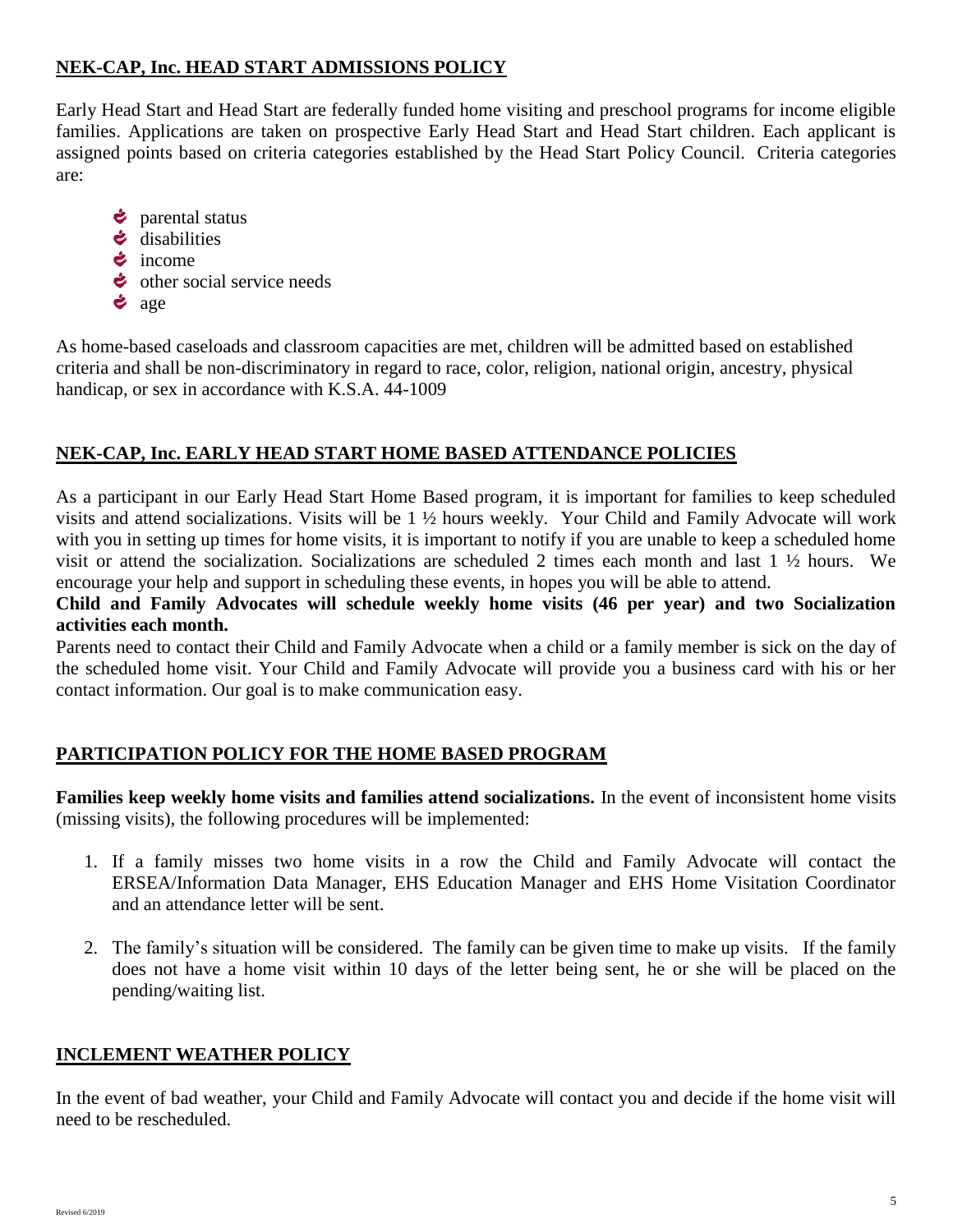# **TEXT CASTER**

Sign up for **NEK-CAP ALERTS** and get important information about NEK-CAP sent as an email or text messages directly to your cell phone  $-$  sign up using this link  $-$ 

<http://my.textcaster.com/asa/Default.aspx?ID=f4bec92c-aeed-4bae-b626-3d01bc4f1b9b>

# **TRANSPORTATION POLICY**

NEK-CAP, Inc. Child and Family Advocate may transport *the parent(s)/guardian(s) and your child* **only** if all of the following apply to your situation:

- $\bullet$  A NEK-CAP, Inc. vehicle is available with proper child restraint system
- If the errand is associated with the **requirements** (health assessment, dental exam, etc.) of the program
- If you have exhausted all other options your Child and Family Advocate will make the decision based on resources in your community.
- **Parent, guardian, or a family member must accompany the child.**

# **SOCIAL EMOTIONAL/BEHAVIOR POLICY**

Social-emotional development for young children means different things, including listening, sharing and cooperating with an adult or playmate(s). It is a parent(s)/guardian(s) job, to make his or her child feel safe, when children feel safe they are less likely to act out or misbehave.

Staff will interact with you and your child during home visits and socializations. The Child and Family Advocate (CFA) will model positive behaviors and support you, the parent, in teaching your child social skills which will help them in life and school readiness. Our program begins this process with the ASO-SE (Ages and Stages Questionnaire/Social Emotional). This should be completed by you and your Child and Family Advocate.

# **DISABILITIES**

NEK-CAP, Inc., Head Start serves at least 10% of children with special needs. We:

- $\div$  Help families connect with special education services;
- $\bullet$  Will work together with parents and programs;
- Include children with special needs in all Head Start activities;
- $\div$  Plan for transitions to children's next educational setting;
- $\bullet$  Exchange knowledge and expertise with families regarding children with special needs.

# **CULTURAL DIVERSITY**

Each child and family enrolled in Early Head Start is special in their own way. All cultures have knowledge, rules, values, advice, and beliefs for rearing children. Culture is a part of children's learning styles, values, and self-concepts. We welcome you to share traditions with your Child and Family Advocate and together we can add an activity or ideas to the lesson plan and socializations.

## **FAMILY DEVELOPMENT CASE MANAGEMENT**

NEK-CAP, Inc. Child and Family Advocates (CFA) work with you and give support to grow as a family. CFAs assist families in looking at their present situation and their needs in different areas. CFAs coordinate direct services or referral(s) based upon the families' needs of housing, food and clothing.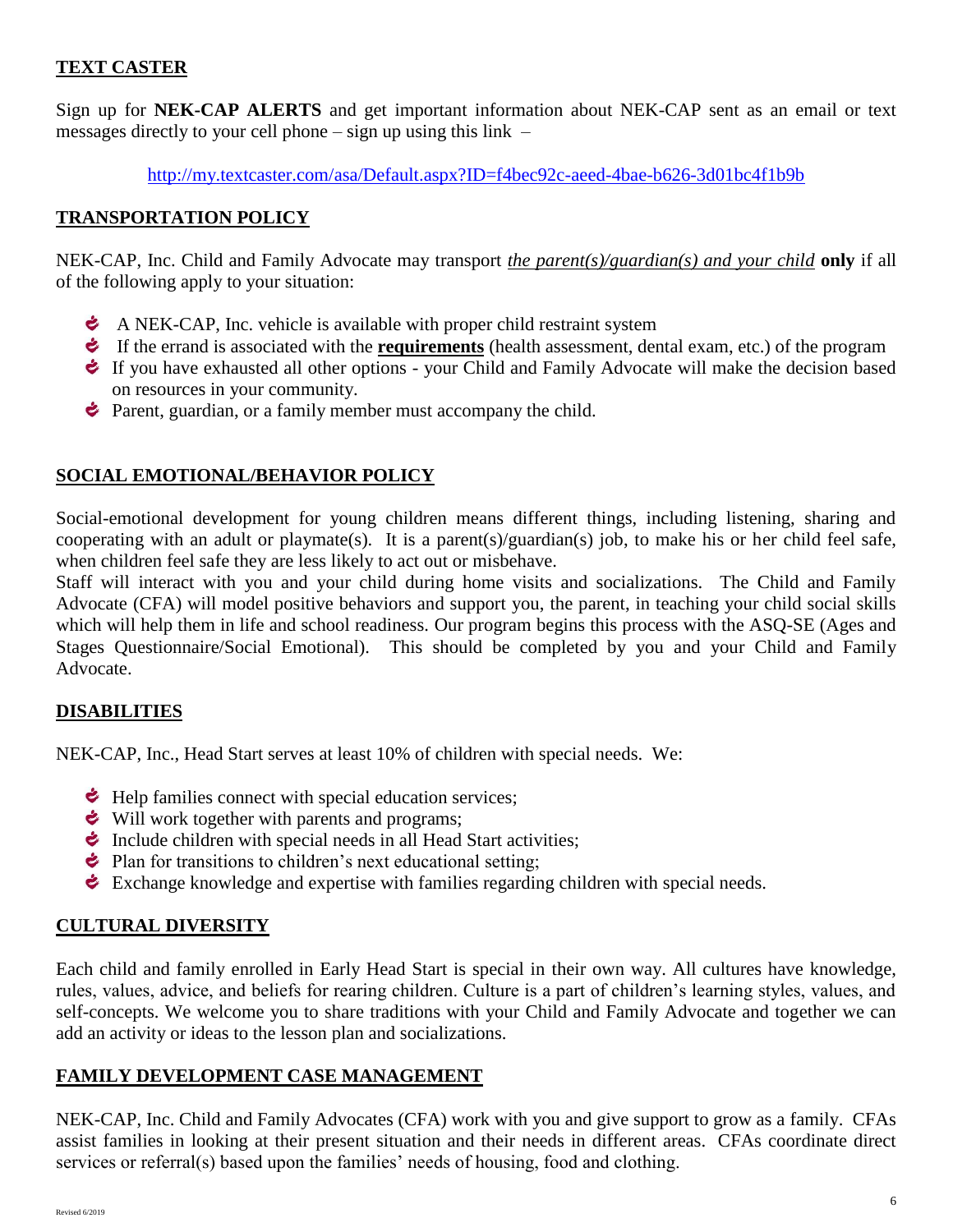# **NUTRITION**

Picture your child eating a meal or snack with you at a group socialization activity. What is he or she experiencing? For one thing, your child is getting the kinds of foods he or she needs to be healthy and strong, but there is so much more. Mealtime is a chance for children to begin practicing good nutrition and healthy habits. Children's experiences and the attitudes they form today will help shape their eating habits in the future. By modeling healthy practices and making eating a pleasurable and social time.

How We Can Work Together

- *i Your participation in group socialization and nutrition experiences during home visits.* Your child will enjoy trying new foods during nutrition experiences, so will you: In addition, you'll have a chance to see how we do things so you can ask questions and make suggestions. We practice family meal style service.
- *Give us any information we need to keep your child healthy and safe.* Let us know, for example whether your child has any allergies or perhaps a tendency to choke. This is important in our Home Base program because we do serve food at group socializations and we have nutrition experiences on home visits. Keep us informed of any changes. A meal substitution form may be needed. Necessary adaptations will be made for any children with special needs.
- *Head Start provides the food for your child when attending group socialization.* Please do not bring any food or treats from home. Only food that has been prepared under the supervision of the Head Start staff or Food Service personnel will be served to Head Start children.
- *NEK-CAP Head Start follows the "division of responsibility in feeding" concept that Ellyn Satter outlines in her books Child of Mine and How to Get your Kid to Eat…But Not Too Much.* Parents and Caregivers are responsible for what is presented to eat and the manner in which it is presented. Children are responsible for how much and even whether they eat. **Head Start does not use food as a reward or punishment**. The children are encouraged to taste all foods, but they are never forced to eat anything they do not want.

## **CONTAGIOUS DISEASES AND THE HOME BASED PROGRAM**

If any of your family members have a contagious disease, please let your CFA know so that they can make arrangements for your scheduled home visit. If your CFA comes to your home they can also come down with the illness and may give it to others that they come into contact with, including other participants in the program. Contact your CFA before your home visit if someone in your home has been diagnosed with; Active/ Untreated Tuberculosis, Impetigo**,** Streptococcal Pharyngitis (strep throat or other streptococcal infection)**,**  Chickenpox (varicella)**,** Rubella**,** Pertussis**,** Mumps**,** Measles**,** Hepatitis A virus**.**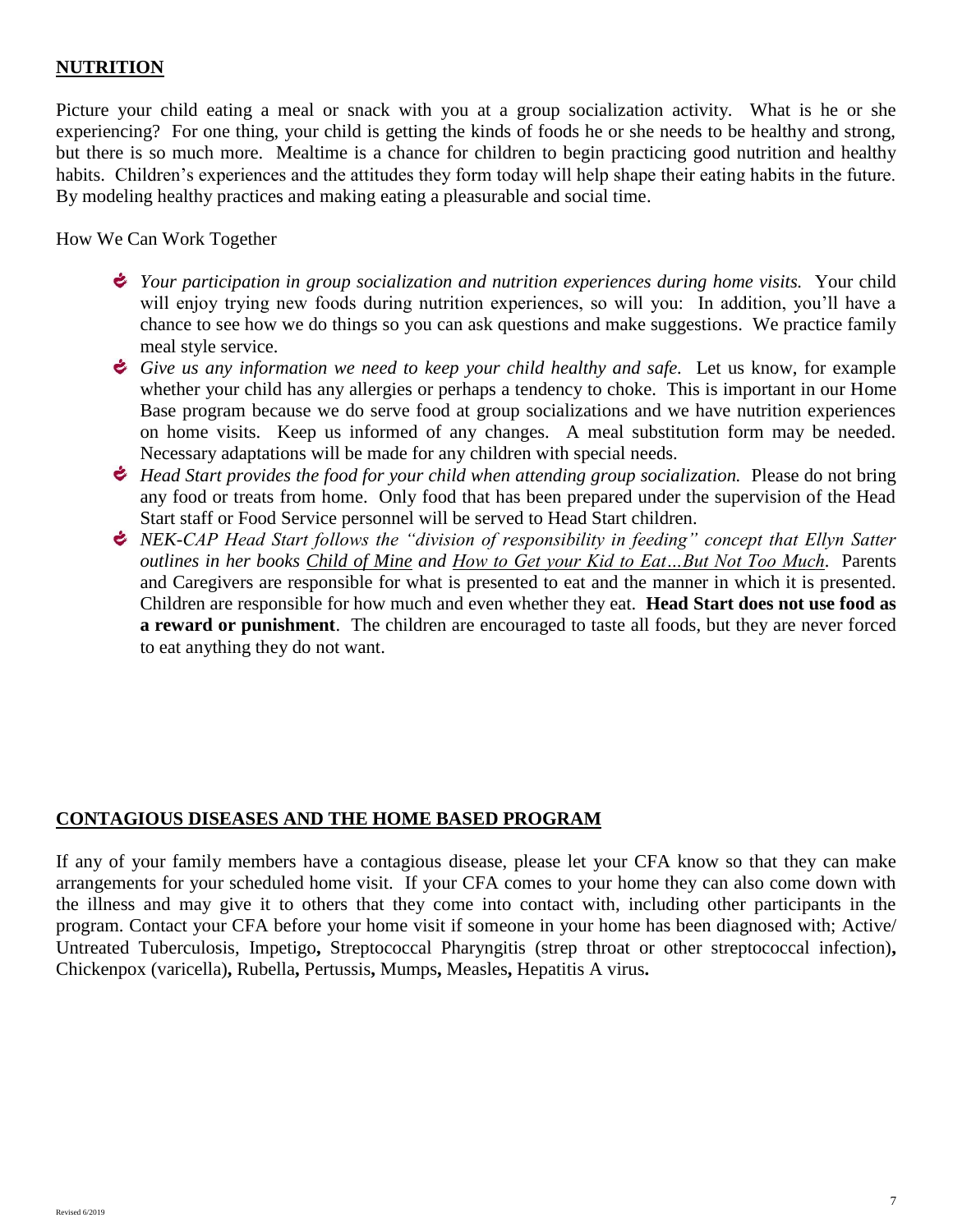# **NEK-CAP, Inc. EARLY HEAD START – HOME BASED ILLNESS POLICY**

In order to protect your family and others from undue health risks, Early Head Start asks that if you show any of the following symptoms please stay home from socializations. Also, use this as a guideline for your home visit attendance – if you are showing any of the symptoms (see next page) contact your CFA before your scheduled home visit. Staff must use their judgment of the situations, along with the signs and symptoms, to determine if they would like to come to the home.

## **Reasons to cancel the Early Head Start Home Visit**

1. Temperature of 100° F or higher.

2. Temperature over 100° F axillary (armpit) or higher plus one of the following: Severe cold with yellow-green nasal discharge, Cough, Sore throat, Sneezing, Swollen glands, Skin rash other than mild diaper rash.

3. Cough, severe, where child gets red or blue in the face or makes high-pitched, "croupy" or "whooping" sounds after coughing.

4. Uncontrolled diarrhea, that is, increased number of stools.

7. Vomiting more than two times in the previous twenty-four hours.

8. Abdominal pain that continues for more than two hours or intermittent pain associated with fever or other signs or symptoms of illness.

10. Rash with fever or behavior change.

11. Purulent conjunctivitis (defined as pink or red conjunctiva with white or yellow eye discharge).

14. Severe itching of the body or the scalp and/or constantly scratching the head Scabies, Head Lice, or other infestation.

# **Participant/Community Member Complaint Procedure This policy is for all NEK-CAP, Inc. Services**

In order to provide an opportunity for the expression of legitimate concerns of participants or community members with respect to the application of any NEK-CAP, Inc. rules or regulations (including the rules and regulations of funding sources), NEK-CAP, Inc. will consider complaints and grievances through the procedures established in the Multi-County Board of Director's and Policy Council's rules and regulations implementing this policy.

# **Step One:**

Program applicants, participants and community members shall make a written complaint (Complaint Notice and Resolution form) to the staff at their local NEK-CAP, Inc. center/office. Head Start – Center Manager; Early Head Start – Child and Family Advocate; Housing Choice Voucher and Tenant Based Rental Assistance – Housing Manager; Supportive Housing Program and Emergency Solutions Grant – Housing Continuum of Care Coordinator and Family and Community Resources – Family Development Advocate. If not associated with any program, the complaint will go to the Executive Director. Responsible staff has three days to come to a resolution and notify the complainant in writing using the Complaint Notice and Resolution document. **Step Two:**

If the complainant does not receive resolution in step one, they should complete another Complaint Notice and Resolution form and send their Head Start and Early Head Start and Community Service Block Grant related complaints to the Associate Director-Program Operation; HCV, TBRA, SHP and ESG to the Executive Director. Responsible staff have five working days to resolve the problem with a written notification being given to the complainant using the Complaint Notice and Resolution document.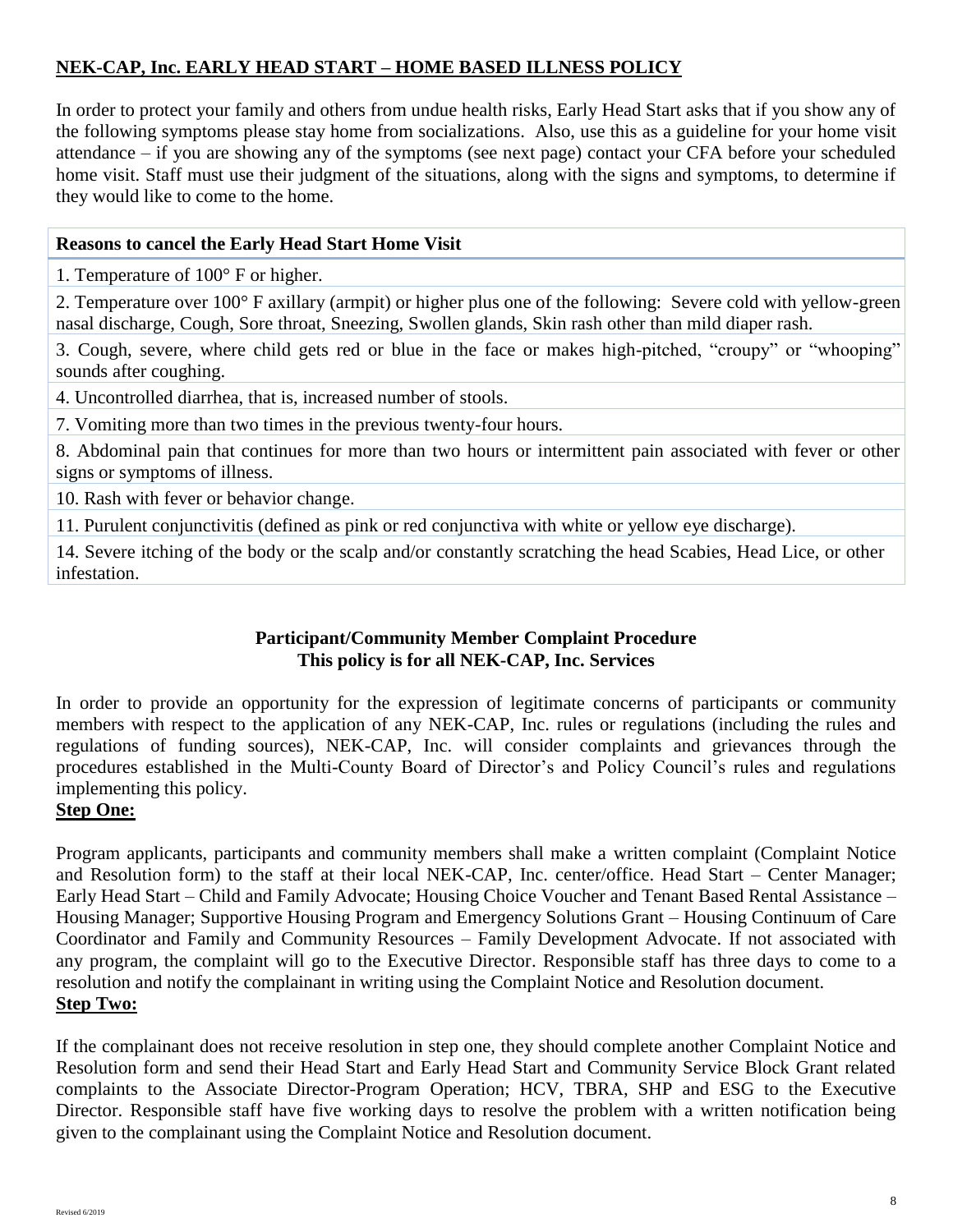## **Community Member**

The complainant would complete another Complaint Notice and Resolution form and the Executive Director would present it to the Multi-County Board of Directors for discussion and final resolution using the Complaint Notice and Resolution form.

## **Step Three:**

## **For Early Head Start and Head Start Related Concerns**

If the participant does not receive resolution in step two, they should then send another Complaint Notice and Resolution to the Executive Director. Responsible staff has five working days to resolve the problem with written notification being given to the complainant using the Complaint Notice and Resolution form.

#### All other concerns

If the complaint cannot be resolved by the Executive Director in step two - the complaint shall go to the Multi-County Board of Directors for discussion and final resolution. The complainant shall receive a written notification of the resolution using the Complaint Notice and Resolution form.

#### **Step Four**:

## **For Early Head Start and Head Start Related Concerns**

If the complaint cannot be resolved by the Executive Director in step three, the Associate Director-Program Operations will bring the complaint before the Policy Council grievance committee, which consists of the Chairman, Vice-Chairman, Secretary, and Vice Secretary of the Policy Council. The grievance committee will meet and come to a resolution to the problem and notify complainant in writing using the Complaint Notice and Resolution document.

#### **Step Five:**

#### **For Early Head Start and Head Start Related Concerns**

The grievance committee may bring the problem before the Policy Council. If the Policy Council cannot come to a resolution, the grievance shall go to the Multi-County Board of Directors for discussion and final resolution. The complainant shall receive a written notification of the resolution using the Complaint Notice and Resolution form.



## **POLICY COUNCIL**

Early Head Start asks parents to serve as volunteers. Early Head Start also asks parents to be decision-makers in the Early Head Start program. One-way is through participation in Policy Council.

Parents taking part in Policy Council help in making policy decisions related to the Early Head Start program.

Policy Council membership must have at least 51% parents of the children enrolled in the program. Community members may be the remaining 49% membership. The NEK-CAP, Inc. governing body, Policy Council and staff are partners in a well-run Early Head Start program.